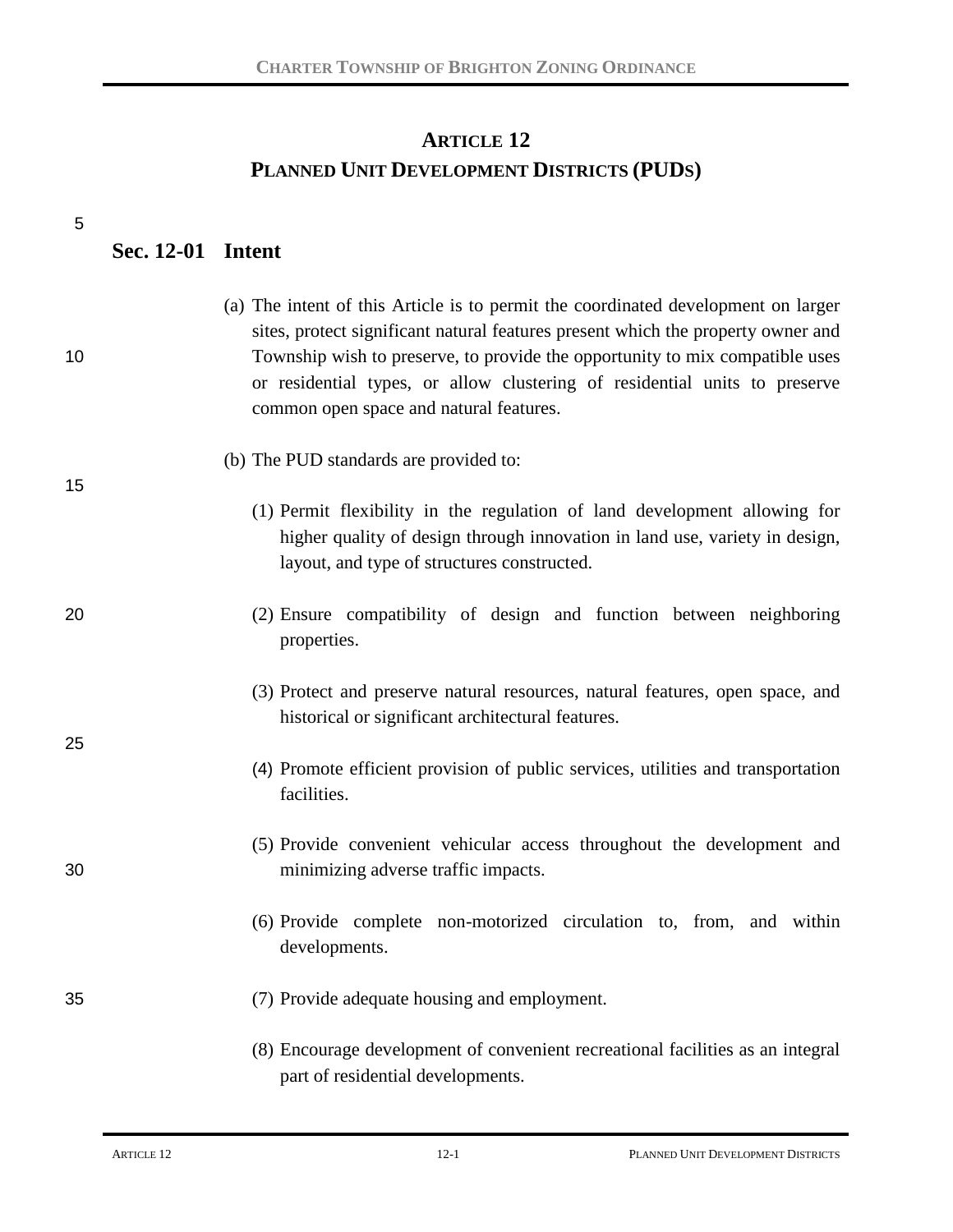|    | (9) Ensure various land uses and building bulk will relate to each other and to<br>adjoining existing and planned uses in such a way that they will be<br>compatible, with no material adverse impact of one use on another.                                                                                                                                                                              |
|----|-----------------------------------------------------------------------------------------------------------------------------------------------------------------------------------------------------------------------------------------------------------------------------------------------------------------------------------------------------------------------------------------------------------|
| 5  | (10) Encourage development that is consistent with the goals stated within the<br>Township's Master Plan.                                                                                                                                                                                                                                                                                                 |
|    | (11) Eliminate or reduce the degree of nonconforming uses or structures.                                                                                                                                                                                                                                                                                                                                  |
| 10 | (c) These PUD regulations are not intended to be used for circumventing the<br>more specific standards in the Zoning Ordinance, or the planning upon which<br>the standards are based. Rather, these provisions are intended to result in<br>development which is substantially consistent with the zoning standards as<br>generally applied to the proposed uses, but with specific modifications to the |
| 15 | general standards that, in the judgment of the Township, assure a superior<br>quality of development. If this improved quality is not clearly apparent upon<br>Township review, a site shall not qualify for the modifications allowable<br>under this Article.                                                                                                                                           |

### 20 **Sec. 12-02 Eligibility Criteria**

To be eligible for PUD approval, the applicant must demonstrate that each of the following criteria will be met:

- 25 (a) **Demonstrated Benefit.** The PUD shall provide one (1) or more of the following benefits not possible under the requirements of another zoning district, as determined by the Planning Commission:
	- (1) Preservation of significant natural or historic features.
	- (2) A complementary mixture of uses or a variety of housing types.
	- (3) Common open space for passive or active recreational use.
- 35 (4) Mitigation to offset community impacts.
	- (5) Redevelopment of a nonconforming site where creative design can address unique site constraints.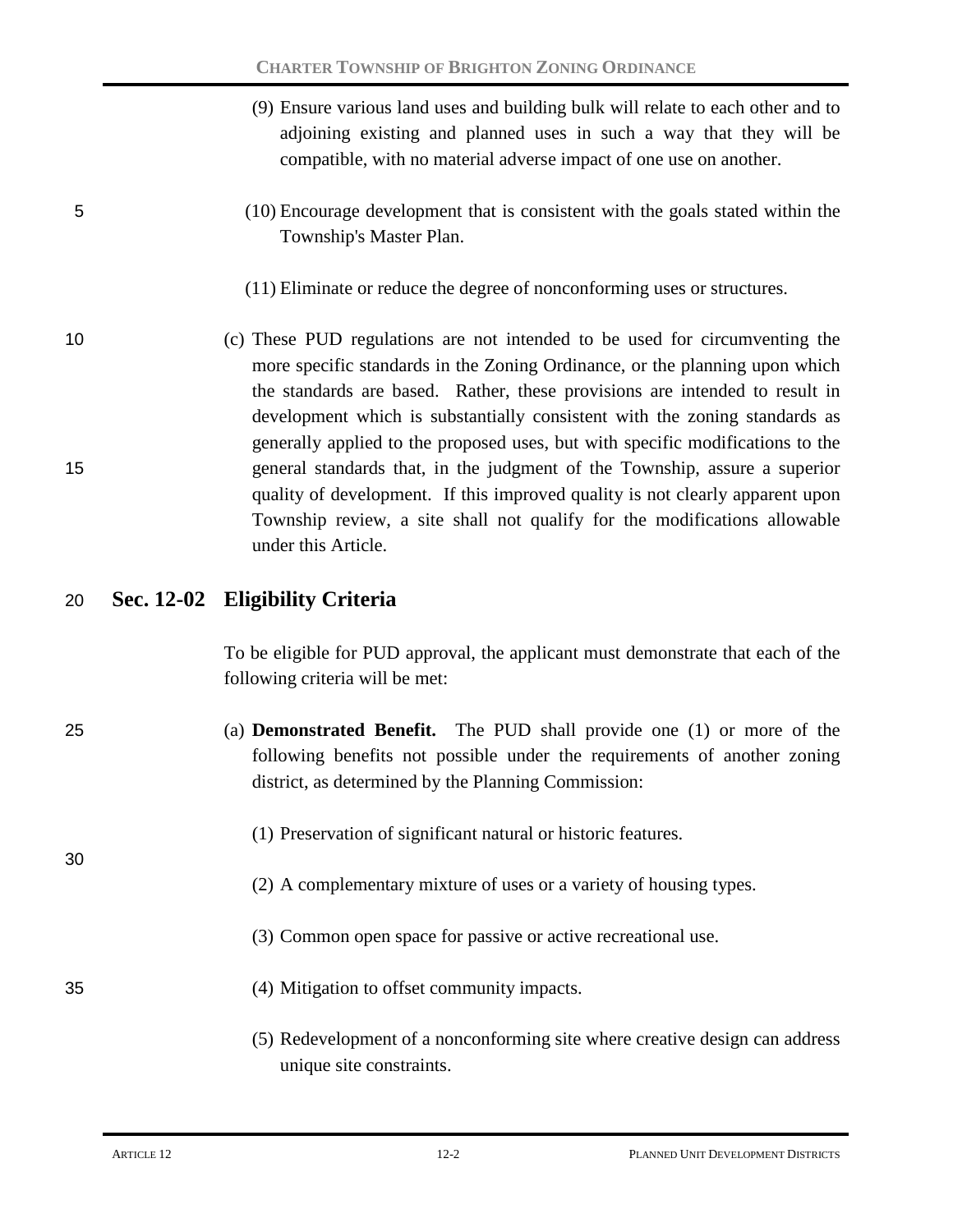|    | (b) Availability and Capacity of Public Services. The proposed type and<br>density of use shall not result in an unreasonable increase in the use of public<br>services, public facilities, and utility capacities.                                                                                            |
|----|----------------------------------------------------------------------------------------------------------------------------------------------------------------------------------------------------------------------------------------------------------------------------------------------------------------|
| 5  | (c) <b>Compatibility with the Master Plan.</b> The proposed development shall not<br>have an adverse impact on future development as proposed in the Master Plan<br>of the Township.                                                                                                                           |
| 10 | (d) <b>Compatibility with the Planned Unit Development Intent.</b> The proposed<br>development shall be consistent with the intent and spirit of this Ordinance.                                                                                                                                               |
|    | (e) <b>Development Impact.</b> The proposed development shall not impede the<br>continued use or development of surrounding properties for uses that are<br>permitted in this Ordinance.                                                                                                                       |
| 15 |                                                                                                                                                                                                                                                                                                                |
|    | (f) <b>Unified Control of Property</b> . The proposed development shall be under<br>single ownership or control such that there is a single entity having<br>responsibility for completing the project in conformity with the PUD<br>regulations. This provision shall not prohibit a transfer of ownership or |
| 20 | control, provided that notice of such transfer is provided to the Township                                                                                                                                                                                                                                     |

# **Sec. 12-03 Types of PUDs**

Clerk.

- 25 A property meeting the eligibility criteria may be rezoned to a PUD District, based on the requirements shown in Table 12-03 and appropriate requirements contained elsewhere in this Ordinance. The Township's Master Plan is the basis for which type of PUD is appropriate in specific areas in the Township.
- 30 The PUD rezoning shall be concurrent with the approval of a PUD Conceptual Plan. Any changes to the underlying/pre-PUD zoning designation may be done concurrently with the PUD rezoning where such rezoning would be in accordance with the Township's Master Plan. The PUD designation shall be noted in the application and on the Official Zoning Map upon approval.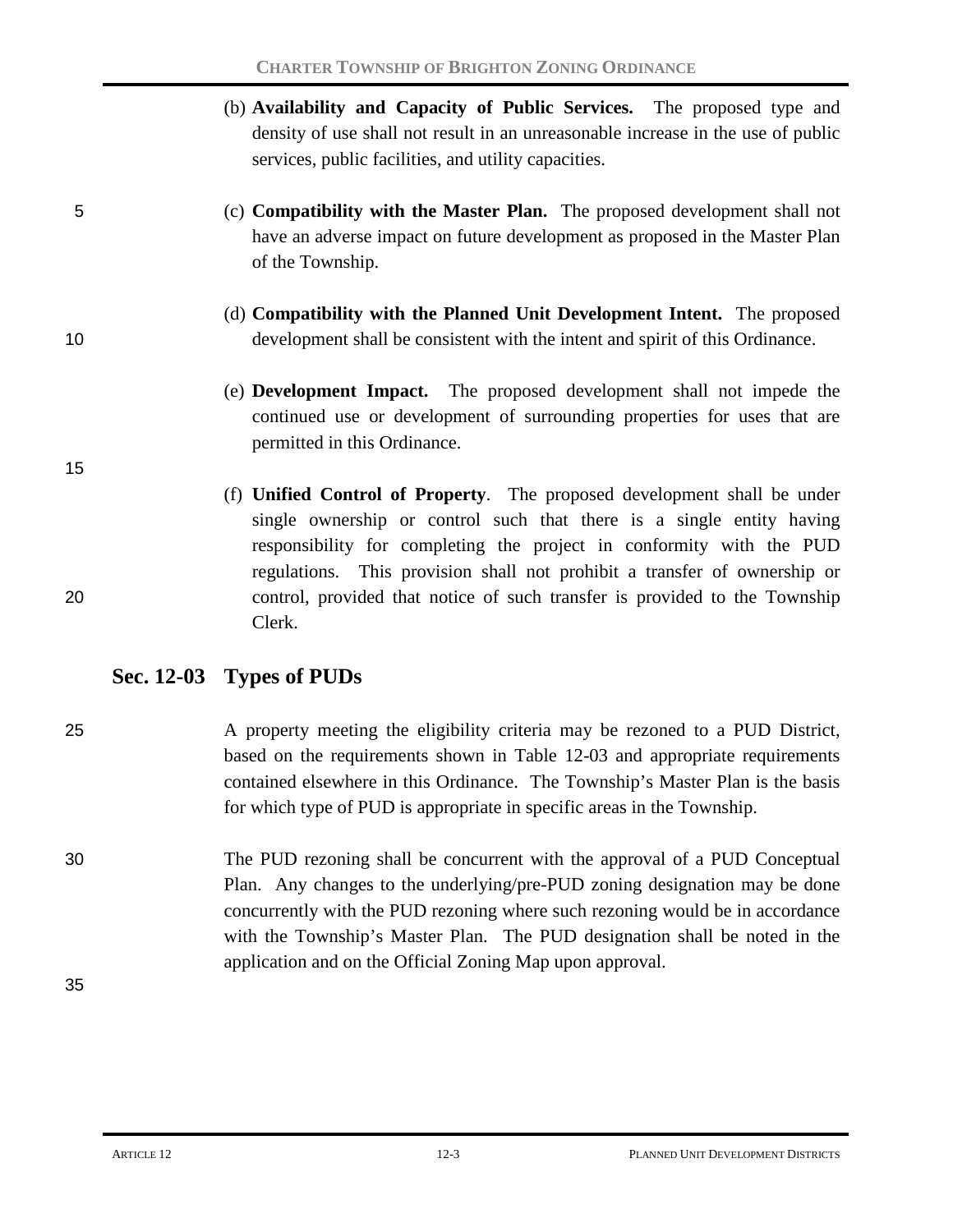| <b>Table 12-03</b>                           |                                                                                                                                                                                               |                                                                                                                                                                                                                 |                     |  |  |
|----------------------------------------------|-----------------------------------------------------------------------------------------------------------------------------------------------------------------------------------------------|-----------------------------------------------------------------------------------------------------------------------------------------------------------------------------------------------------------------|---------------------|--|--|
| <b>Types of PUDs</b>                         |                                                                                                                                                                                               |                                                                                                                                                                                                                 |                     |  |  |
| <b>PUD</b><br><b>District</b><br><b>Name</b> | <b>Locations Allowed</b>                                                                                                                                                                      | <b>Permitted Uses – The Planning</b><br>Commission shall establish a list of<br>permitted uses as part of the PUD<br>agreement, based upon the following:                                                       | <b>Requirements</b> |  |  |
| Residential<br>Open Space<br><b>PUD</b>      | Permitted only where the<br>pre-PUD underlying zoning<br>is residential or where the<br>Master Plan designates a site<br>as residential.                                                      | Open space residential projects may be<br>permitted with recreational uses.<br>Residential types permitted in the pre-PUD<br>zoning district shall be permitted with<br>additional uses as provided for herein. | Sec. 12-04          |  |  |
| Mixed Use<br><b>PUD</b>                      | Permitted only where the<br>pre-PUD underlying zoning<br>is business or office or<br>where the Master Plan<br>designates a site as "Mixed<br>Use Corridor" or "Planned"<br>Unit Development." | A mixture of residential, commercial,<br>office, recreational & open space uses shall<br>be permitted based upon the zoning/land<br>use designation of each PUD component.                                      | Sec. 12-05          |  |  |
| Commercial<br><b>PUD</b>                     | Permitted only where the<br>pre-PUD underlying zoning<br>is business or where the<br>Master Plan designates a site<br>as commercial.                                                          | A mixture of public, office, commercial,<br>light industrial, recreational & open space<br>uses shall be permitted, subject to the<br>limitations herein.                                                       | Sec. 12-06          |  |  |
| Industrial<br><b>PUD</b>                     | Permitted only where the<br>pre-PUD underlying zoning<br>is industrial or where the<br>Master Plan designates a site<br>as industrial.                                                        | Uses permitted in the Light Industrial $\&$<br>Office Service Districts shall be permitted<br>where integrated into an office/research/<br>light industrial park setting.                                       | Sec. 12-07          |  |  |

# **Sec. 12-04 Residential Open Space PUD**

- (a) **Uses.** Residential uses, as regulated in this Section, shall be allowed in a 5 Residential Open Space PUD.
- (b) **Residential Density.** The density of dwelling units within the Residential Open Space PUD shall be based upon the underlying/pre-PUD zoning district. The number of dwelling units allowed within a Residential Open Space PUD 10 site shall be determined in the following manner:

The applicant shall prepare, and present to the Planning Commission for review, a parallel design plan showing the number of lots that could be developed on the site under the pre-PUD zoning district. The layout of the 15 parallel plan shall comply with State and Township requirements and design criteria for a tentative preliminary plat, fully consistent with Public Act 288 of 1967 (Land Division Act), as amended and the Township subdivision control regulations. This design shall include all information that would be required for a tentative preliminary plat. The Planning Commission shall review the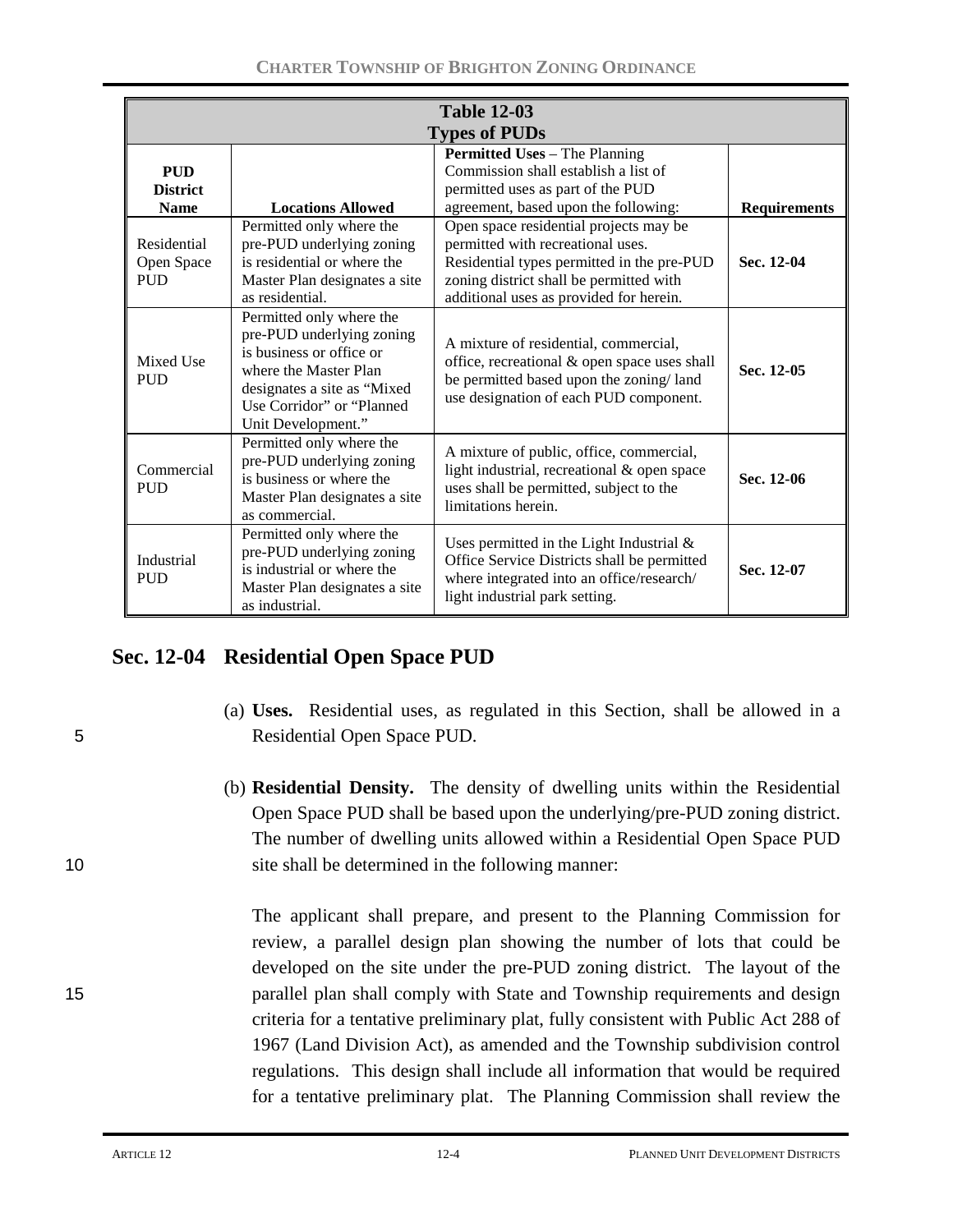design and determine the number of lots that could be feasibly constructed following the parallel design. This number, as determined by the Planning Commission review, shall become the maximum number of dwelling units allowable within the Residential Open Space Planned Unit Development site. 5 A density bonus may be granted by the Planning Commission as follows:

| <b>Table 12-04</b>                                                                                      |                                 |  |  |  |  |
|---------------------------------------------------------------------------------------------------------|---------------------------------|--|--|--|--|
| <b>Schedule of Density Bonuses</b>                                                                      |                                 |  |  |  |  |
| <b>Connection to Public Utilities</b>                                                                   | <b>Density Bonus Percentage</b> |  |  |  |  |
| Connection to neither public sewer nor public water                                                     | 10%                             |  |  |  |  |
| Connection to either public sewer or public water                                                       | 20%                             |  |  |  |  |
| Connection to both public sewer and public water                                                        | $30\%$ (1)                      |  |  |  |  |
| $\parallel$ (1) In R-3 and R-4 districts, the above density bonus for both public sewer and water shall |                                 |  |  |  |  |
| not be permitted; however the reduced minimum lot area as described in Section 3-                       |                                 |  |  |  |  |
| $03(b)(3)$ may be used in the preparation of the parallel plan.                                         |                                 |  |  |  |  |

- (c) **Dimensional Requirements.** Once the density has been established, the allowable number of dwelling units may be clustered with lot areas and widths 10 reduced below the minimum requirement of the pre-PUD underlying zoning district, provided that the open space within the development equals or exceeds the total area of lot area reduction.
- (d) **Open Space.** All land within a development that is not devoted to a 15 residential unit or road right-of-way shall be set aside as common land for neighborhood use, recreation, conservation, or agriculture. A Residential Open Space PUD shall maintain a minimum of fifty percent (50%) percent of the gross area of the site as dedicated open space held in common ownership. Open space shall be provided along the exterior public roads with a depth of at 20 least one hundred (100) feet, either landscaped or preserved in a natural wooded condition.
- (e) **Townhouses.** Where the pre-PUD underlying zoning is RM-1, multiple family dwelling units shall be permitted meeting the density and design 25 standards of this Ordinance. Where the pre-PUD underlying zoning is single family residential, up to forty percent (40%) of the dwelling units may be townhouses, provided the remaining dwelling units (at least sixty percent (60%)) shall be detached single-family residential. The townhouses shall be located to minimize impacts from existing abutting single family residential 30 neighborhoods.
	- (f) **Design Standards.** The PUD shall be in accordance with the design standards in *Section 12-08*.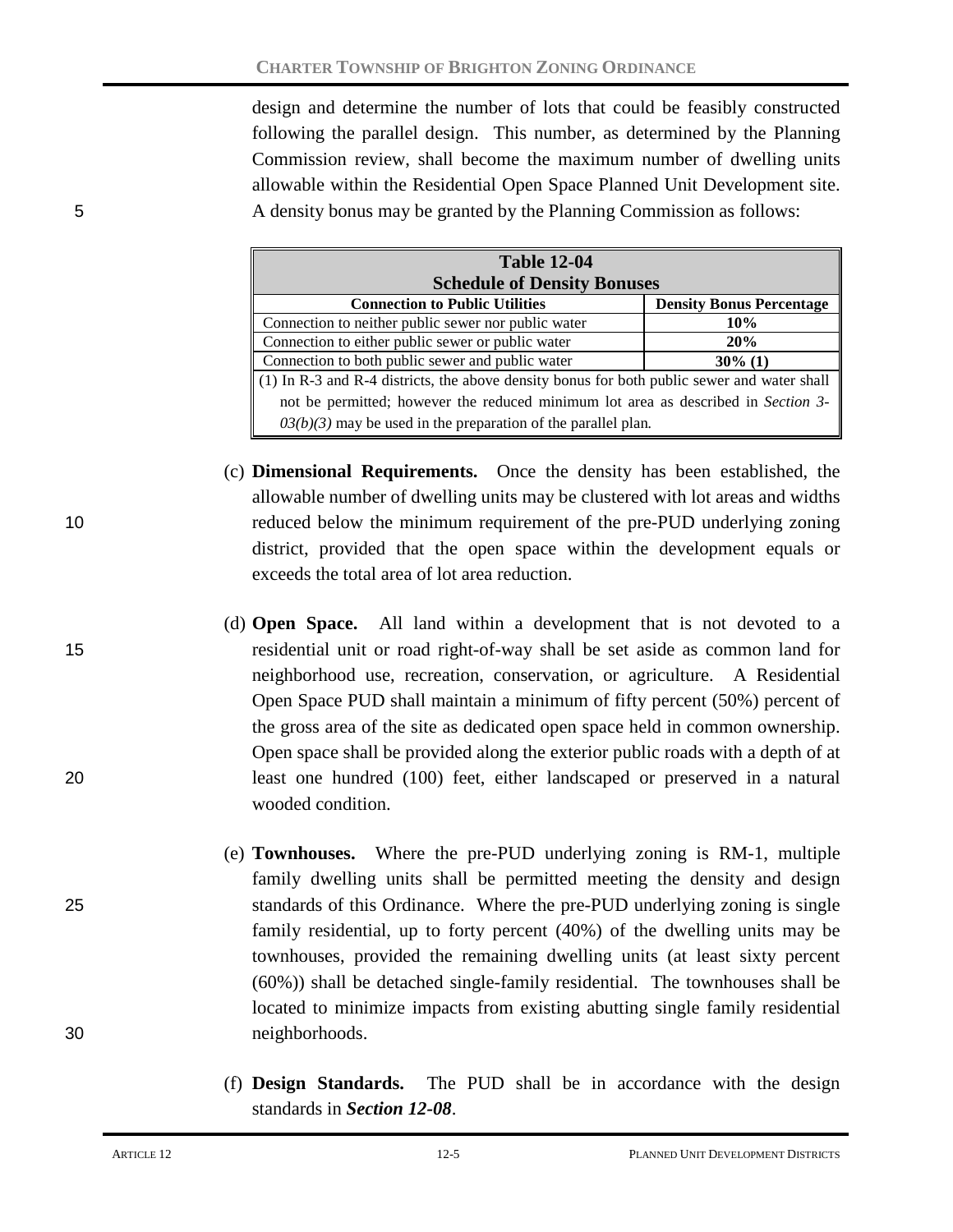# **Sec. 12-05 Mixed Use PUD**

- (a) **Uses.** A mixed use PUD shall include a mixture of uses that are considered by the Planning Commission to be consistent with the Master Plan. A concept 5 plan shall be prepared for the PUD that divides the PUD into components for various uses. Each use component of the PUD shall be designated with a specific corresponding zoning district (e.g.  $RM-1$ ,  $B-1$ , etc.), which shall provide the basis for determining the uses permitted, dimensional standards, and density. The Planning Commission shall determine the appropriate 10 mixture of uses and how much of the PUD land area shall be occupied by residential uses, nonresidential uses, recreational area, or open space. The Planning Commission shall make this determination based upon the concept plan's ability to provide an integrated mixture of uses, maintain compatibility with surrounding uses, meet the intent of *Section 12-01*, and eligibility criteria 15 of *Section 12-02*. The list of permitted uses shall be established by the Planning Commission in the PUD agreement.
- (b) **Residential Density.** The residential density shall be based upon the zoning district designation on the PUD concept plan. A density bonus of up to ten 20 percent (10%) may be granted by the Planning Commission for sites served by both public sewer and water.
- (c) **Dimensional Requirements.** All area and bulk dimensional standards shall comply with that of the respective underlying zoning district. To encourage 25 flexibility and creativity consistent with the intent of the PUD, the Planning Commission may permit specific departures from the requirements of this Ordinance as a part of the approval process. Any regulatory modification shall be approved through a finding by the Planning Commission that the deviation shall result in a higher quality of development than would be 30 possible using conventional zoning standards.
- (d) **Open Space.** A minimum of twenty-five percent (25%) of the site shall be common open space. Such open space shall be dispersed throughout the site and linked through greenway or pedestrian corridors or located along road 35 frontages. Parking lot landscaping and greenbelts required by *Section 14-02* shall not count towards meeting the twenty-five percent (25%) open space requirement.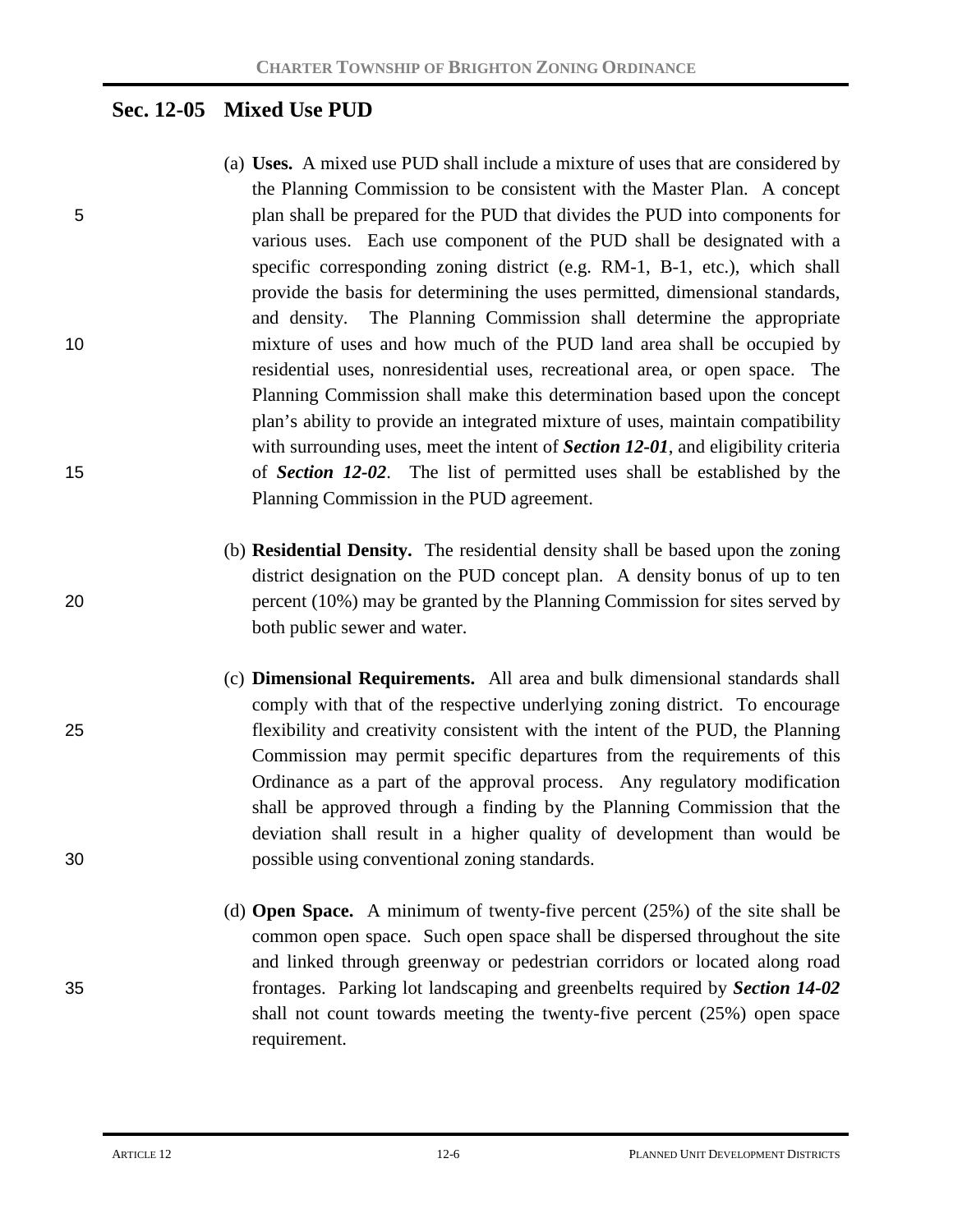- (e) **Parking.** To encourage a true integration of mixed uses and improved efficiency in land use, the Planning Commission may permit the overlap in parking requirements between uses that have alternating peak-parking demands or where the mixture of uses on a site would result in multi-purpose 5 trips. Approval for the parking reduction shall be based upon documentation submitted by the applicant indicating the types of uses, intensity and characteristics of the parking demands for such uses.
- (f) **Design Standards.** The PUD shall be in accordance with the design 10 standards in *Section 12-08*.

# **Sec. 12-06 Commercial PUD**

- (a) **Uses.** A maximum of sixty percent (60%) of the site, exclusive of public 15 rights of way, may contain retail commercial uses such as shopping centers or freestanding retail/department stores including areas required for setbacks, storm water, and parking associated with such uses. The remainder of the site shall include open space, office, research, and development, lodging, restaurants, recreation, or entertainment related uses. The list of permitted 20 uses shall be established by the Planning Commission in the PUD agreement.
- (b) **Dimensional Requirements.** All area and bulk dimensional standards shall comply with that of the respective underlying zoning district. To encourage flexibility and creativity consistent with the intent of the PUD, the Planning 25 Commission may permit specific departures from the requirements of this Ordinance as a part of the approval process. Any regulatory modification shall be approved through a finding by the Planning Commission that the deviation shall result in a higher quality of development than would be possible using conventional zoning standards.
- (c) **Open Space.** Sites two (2) acres and greater shall have a minimum fifteen (15%) percent of the site as open space. Sites less than two (2) acres shall have a minimum ten percent (10%) of the site as open space. Such open space may be dispersed throughout the site. The open space shall constitute one or 35 more of the following: undisturbed areas of key natural features, landscaped open space or pedestrian plaza areas that include outdoor seating and gathering areas.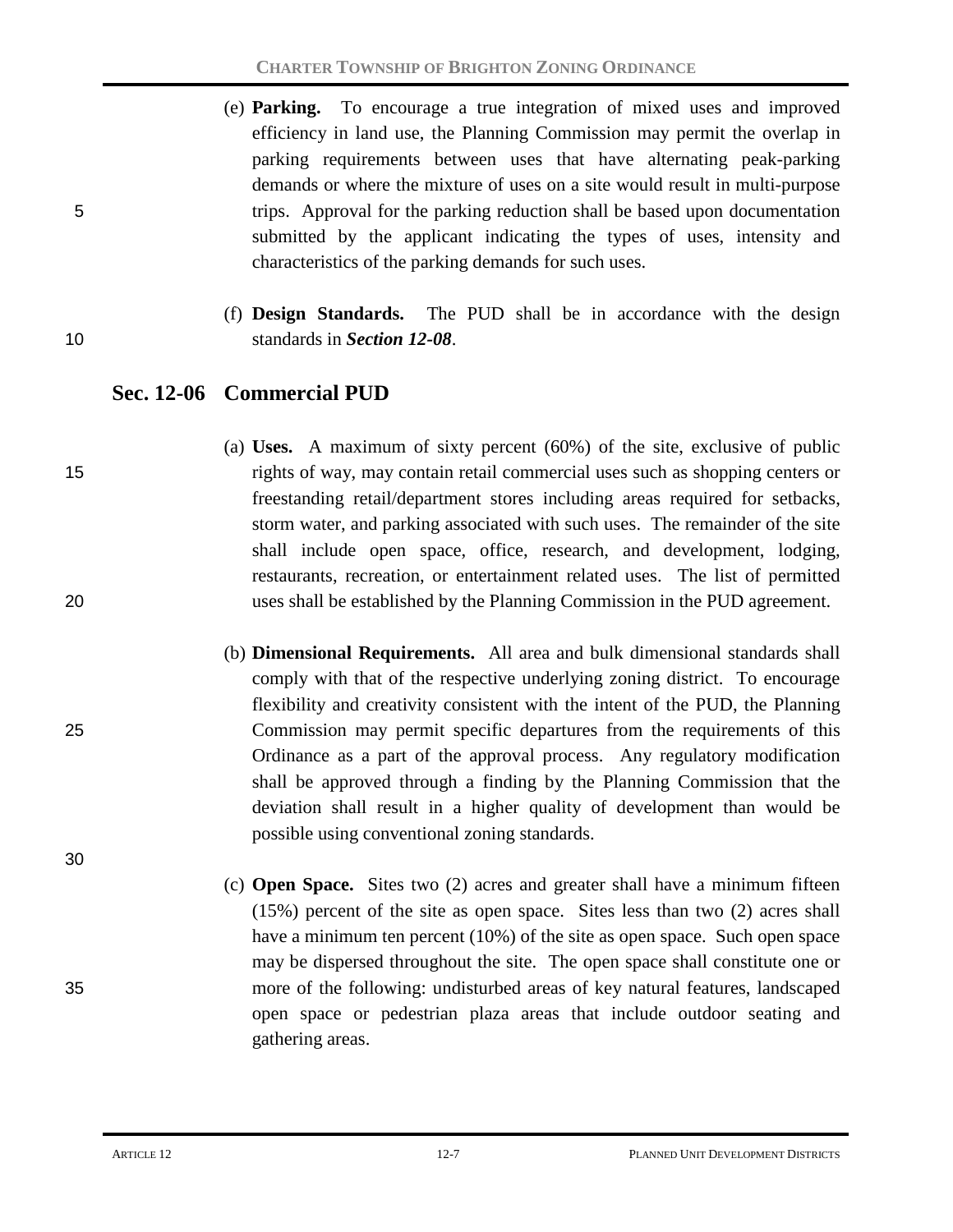(d) **Design Standards.** The PUD shall be in accordance with the design standards in *Section 12-08*.

(Ord. # 246, 12/25/09)

5

10

## **Sec. 12-07 Industrial PUD**

- (a) **Uses.** OS Office Service District permitted and special land uses, and I-1 Light Industrial permitted uses shall be allowed in an Industrial PUD.
- (b) **Dimensional Requirements.** All buildings, structures, accessory structures and parking areas shall meet the minimum setback standards of the I-1 Light Industrial District shall be met for the perimeter of the PUD. Dimensional standards for interior setbacks and building height shall be approved by the 15 Planning Commission through the PUD agreement. There shall be a one hundred (100) foot deep open space greenbelt along the exterior public roads and any adjoining Residential District, either landscaped or preserved in a natural wooded condition.

- 20 (c) **Open Space.** A minimum twenty-five percent (25%) of the site shall be open space. Such open space shall be dispersed throughout the site and linked through pedestrian corridors. The open space shall constitute one or more of the following: undisturbed areas of key natural features, landscaped open space or pedestrian plaza areas that include outdoor seating and gathering 25 areas.
- (d) **Design Standards.** The PUD shall be in accordance with the standards in *Section 12-08*. In addition, all buildings shall utilize high quality architecture and landscaping that create a research and office-park environment with 30 primary use of masonry material, such as brick, stone or split face block, and glass on buildings and landscaping along internal roadways and around the perimeter of the PUD. Metal paneling and plain concrete masonry units shall constitute no more than twenty-five percent (25%) of the facades of buildings visible from the internal roadway or any adjoining public roadway.

35

## **Sec. 12-08 PUD Design Standards**

In addition to the standards for specific types of PUDs above, all PUDs shall meet the following standards: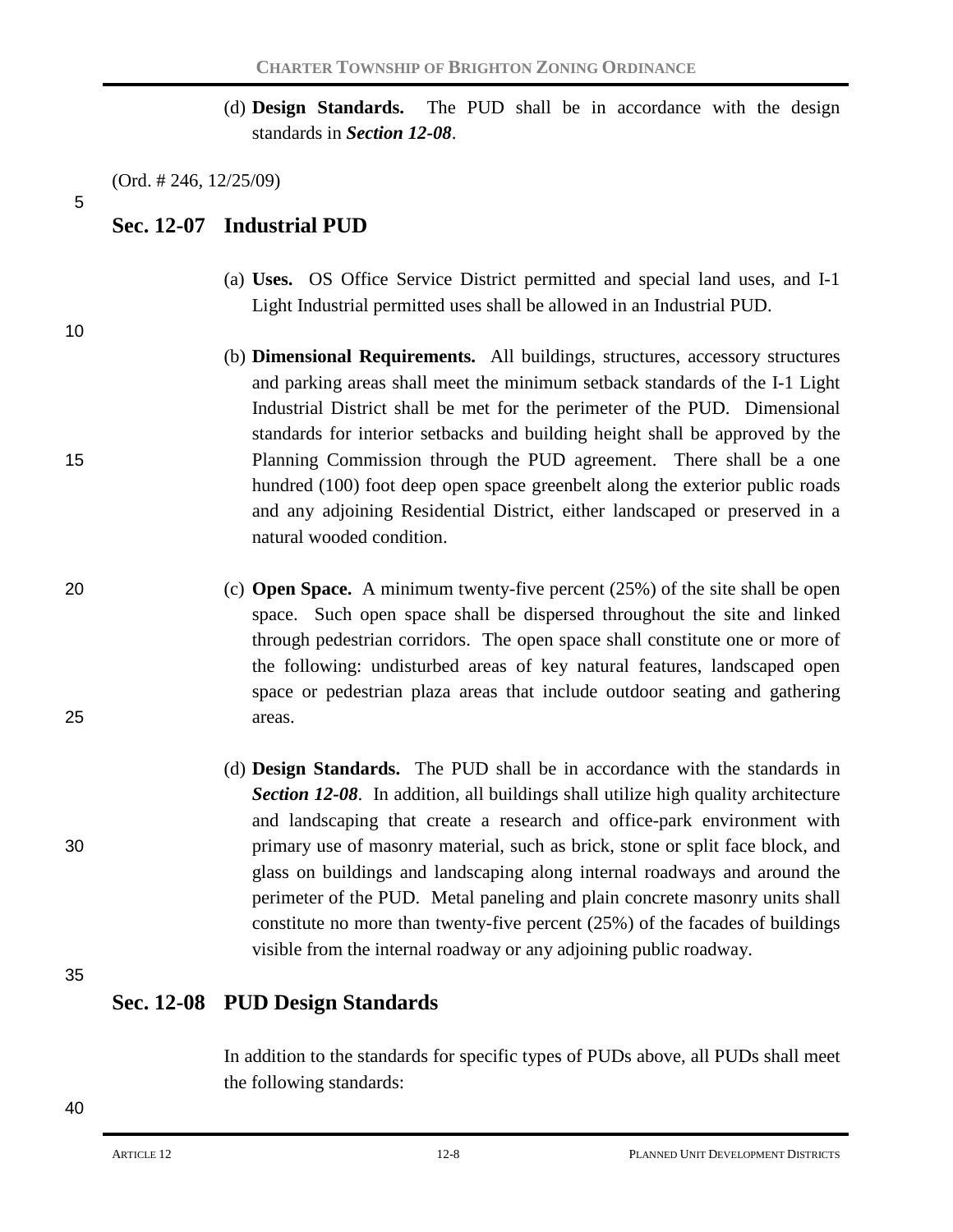|    | (a) <b>Regulatory Flexibility.</b> The setback requirements of the pre-PUD zoning |
|----|-----------------------------------------------------------------------------------|
|    | district shall be used as guidelines for the PUD. To encourage flexibility and    |
|    | creativity consistent with the intent of the PUD regulations, the Township may    |
|    | permit specific departures from the requirements of the Zoning Ordinance. A       |
| 5  | table shall be provided on the site plan that lists all deviations and regulatory |
|    | modifications. Deviations shall only be approved through a finding by the         |
|    | Planning Commission that the deviation will result in a higher quality of         |
|    | development than would be possible using conventional zoning standards.           |
|    | Only those deviations consistent with the intent of this Article shall be         |
| 10 | considered.                                                                       |

#### (b) **Open Space Requirements**

- (1) **Common Open Space.** All land within a development that is not devoted 15 to a residential unit or road right-of-way shall be set aside as common land for neighborhood use, recreation, conservation, or agriculture.
- (2) **Areas Not Considered Open Space.** The following land areas are not included as dedicated open space for the purposes of meeting minimum 20 open space requirements:
	- a. Area proposed as single family residential or site condominium lots.
- b. Area proposed to be occupied by multiple family dwellings, including 25 the minimum required setbacks around buildings.
	- c. Any area proposed for an office, commercial, or industrial land use.
	- d. The area of any road right-of-way or private road easement.
	- e. Any submerged land area of a pond, lake or stream. Protected wetlands and stormwater basins designed to appear and function similar to a natural wetland may be counted for up to fifty percent (50%) of the minimum required open space.
	- f. Golf courses.
- g. Parking and loading areas, including landscaped islands, except those exclusively associated with a recreation facility or common open space 40 area.

30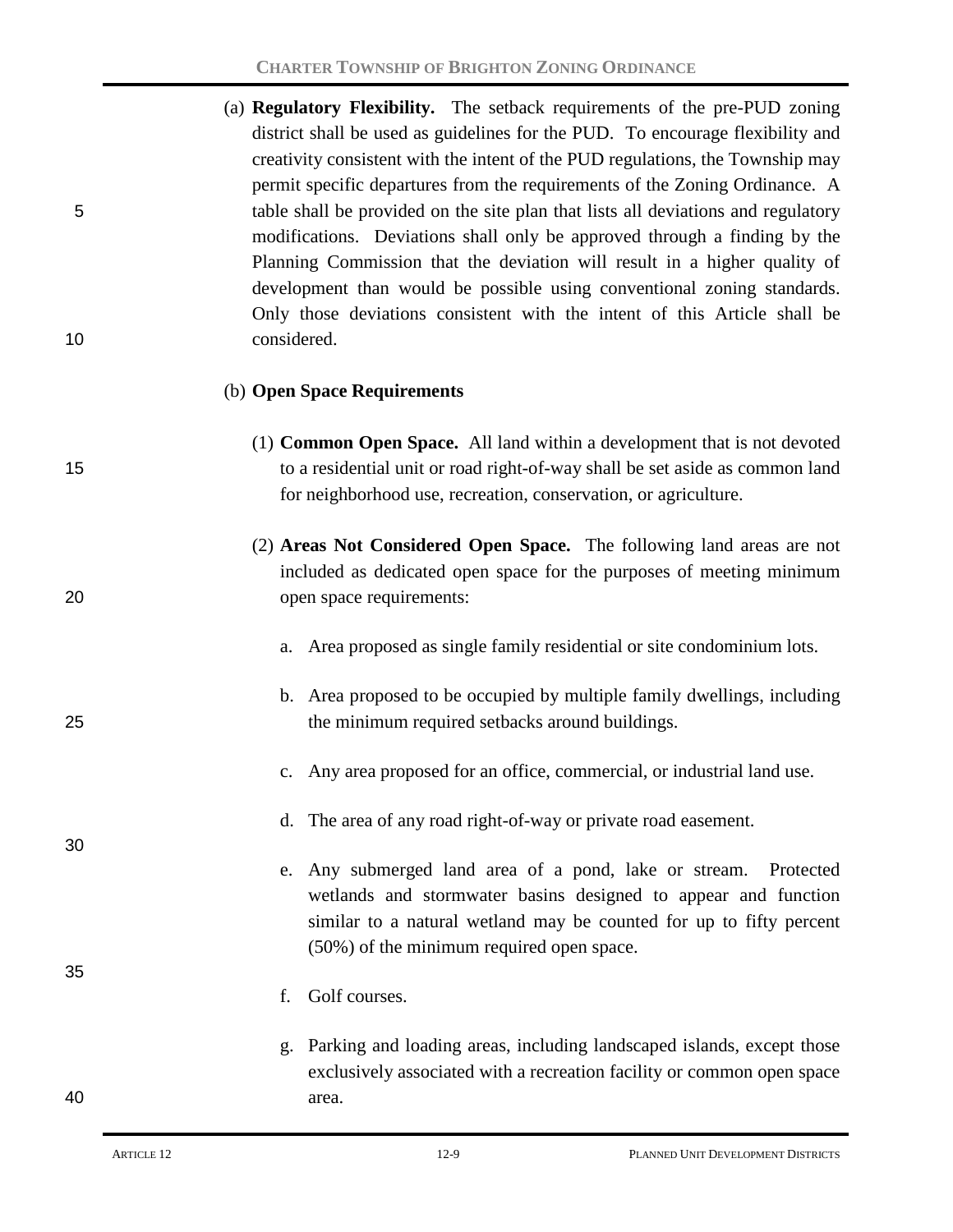- h. Any other undeveloped areas not specifically addressed in this Article, but determined by the Planning Commission to inadequately meet the intent and standards for open space.
- 5 (3) **Open Space Location.** Common open space shall be planned in locations visible and accessible to all in the development. The common open space may either be centrally located, located to preserve natural features, located to buffer adjacent farmland, or located to connect open spaces throughout the development, provided the following areas shall be 10 included within the open space area:
	- a. Open space shall be situated to maximize the preservation of any existing site woodlands.
- 15 b. A minimum one hundred (100) foot wide undisturbed open space setback shall be maintained from the edge of any stream or natural lake and fifty (50) feet from the edge of any wetland; provided that the Planning Commission may permit trails, boardwalks, observation platforms, or other similar structures that enhance passive enjoyment 20 of the site's natural amenities within the setback. Docks may be permitted in accordance with *Section 13-07*.
- c. Where adjacent land includes open space, public land or existing or planned bike paths, open space connections shall be provided between 25 the site and adjacent open space. Trails between adjoining open space development shall be constructed to allow future interconnection between neighborhoods.
- d. Where a site is located within the Natural Features Overlay District, 30 the natural features protection areas shall be included in the PUD's open space.
- (4) **Open Space Protection.** The dedicated open space shall be set aside in perpetuity by the developer through a conservation easement that is found 35 acceptable to the Township. The conservation easement shall assure that the open space will be protected from all forms of development, except as shown on an approved site plan, and shall never be changed to another use. The conservation easement shall provide the following: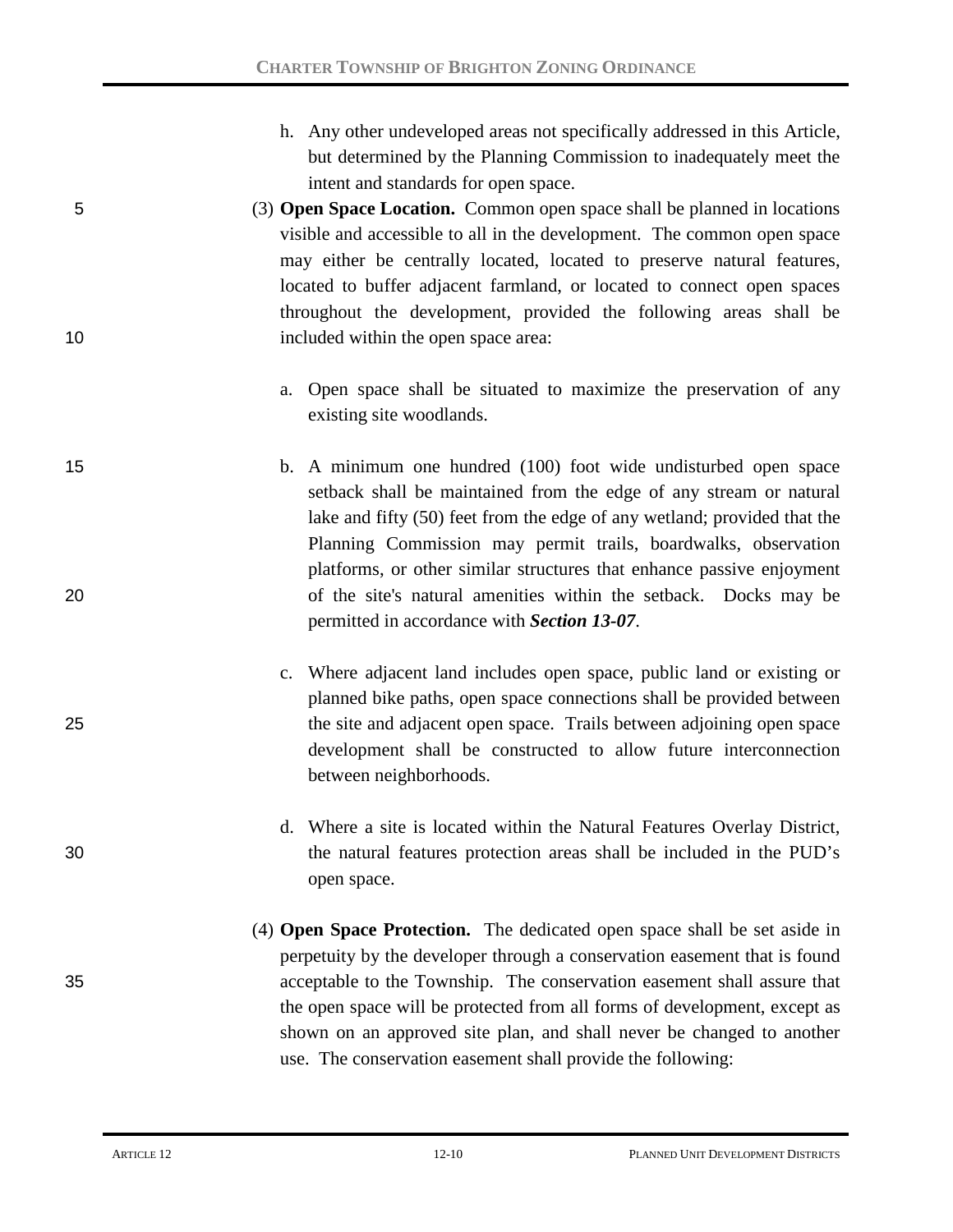|    | a. Allowable use(s) of the dedicated open space shall be indicated. The<br>Township may require the inclusion of open space restrictions that<br>prohibit the following:                                                                                                                                                                                      |
|----|---------------------------------------------------------------------------------------------------------------------------------------------------------------------------------------------------------------------------------------------------------------------------------------------------------------------------------------------------------------|
| 5  | 1. Dumping or storing of any material or refuse.                                                                                                                                                                                                                                                                                                              |
|    | 2. Activity that may cause risk of soil erosion or threaten any living<br>plant material.                                                                                                                                                                                                                                                                     |
| 10 | 3. Cutting or removal of live plant material except for removal of<br>dying or diseased vegetation.                                                                                                                                                                                                                                                           |
|    | 4. Use of motorized off road vehicles.                                                                                                                                                                                                                                                                                                                        |
| 15 | 5. Cutting, filling, or removal of vegetation from wetland areas.                                                                                                                                                                                                                                                                                             |
|    | 6. Use of pesticides, herbicides, or fertilizers within or adjacent to<br>wetlands.                                                                                                                                                                                                                                                                           |
| 20 | b. Require that the dedicated open space shall be maintained by parties<br>who have an ownership interest in the open space. Requirements for<br>scheduled maintenance of the open space shall be provided. The<br>conservation easement shall provide for maintenance to be undertaken<br>by the Township in the event that the open space is not adequately |
| 25 | maintained, or is determined by the Township to be a public nuisance,<br>with the assessment of costs upon the owners of the open space.                                                                                                                                                                                                                      |
| 30 | The dedicated open space shall forever remain open space, subject<br>only to uses approved by the Planning Commission on the approved<br>site plan. Further subdivision of open space land or its use for other                                                                                                                                               |
|    | than recreation, conservation or agricultural purposes, except for<br>easements for utilities and septic systems, shall be strictly prohibited.<br>Any change in use of the open space from what is shown on the                                                                                                                                              |
| 35 | approved site plan shall require Township Board approval, based upon<br>a recommendation by the Planning Commission, and shall not<br>diminish compliance with the requirements of this Article.                                                                                                                                                              |
|    | d. Nothing herein shall prevent the conveyance of open space to a public                                                                                                                                                                                                                                                                                      |

d. Nothing herein shall prevent the conveyance of open space to a public agency or other non-profit entity for recreational or conservation use.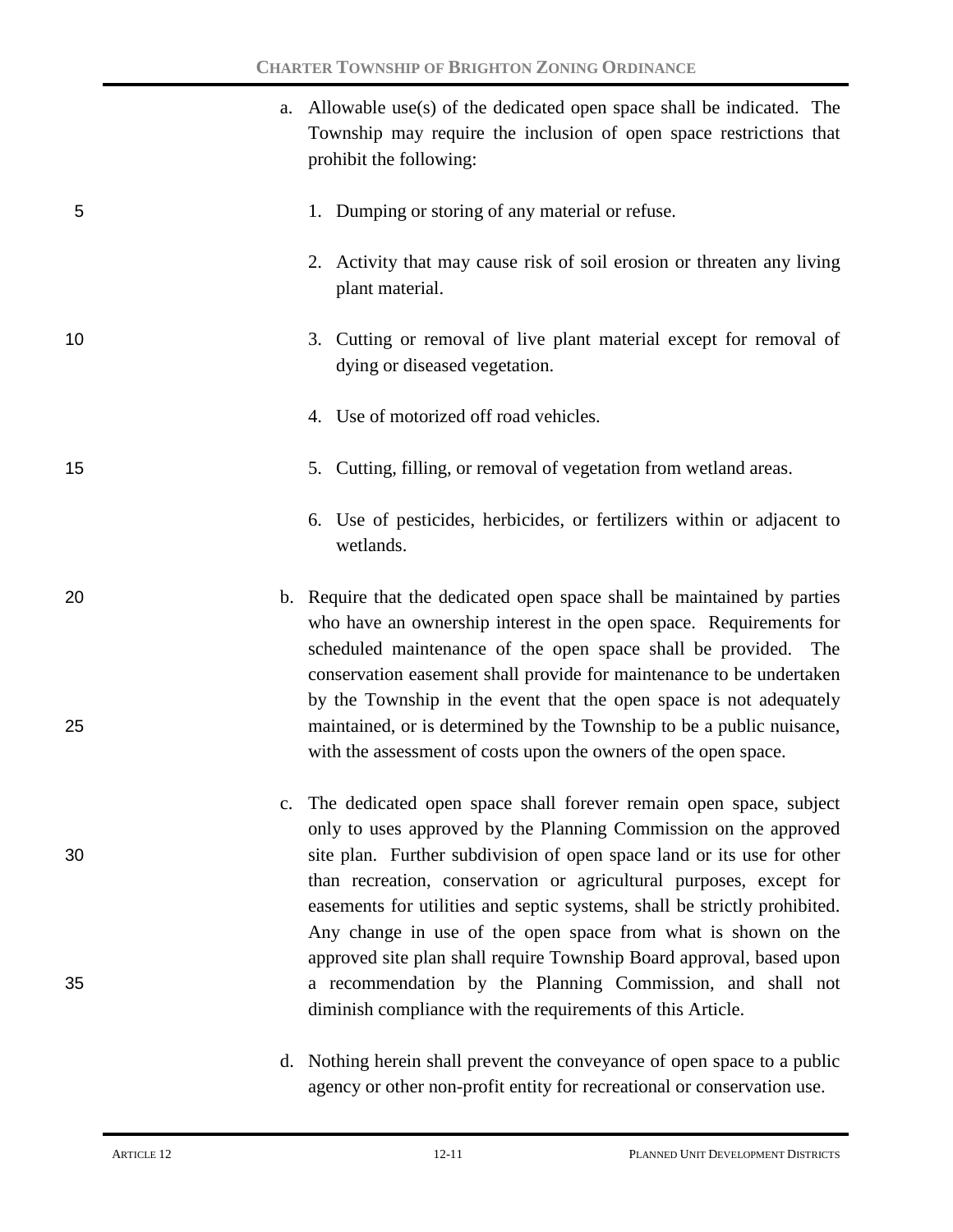| 5  | (c) Natural Features                                                                                                                                                                                                                                                                                                                                                            |
|----|---------------------------------------------------------------------------------------------------------------------------------------------------------------------------------------------------------------------------------------------------------------------------------------------------------------------------------------------------------------------------------|
|    | (1) Limits of Tree Clearing. The development shall be designed to preserve<br>natural resources. The limits of tree clearing and grading shall be clearly<br>shown on the preliminary site plan or plat.                                                                                                                                                                        |
| 10 | (2) Animal or Plant Habitats. If animal or plant habitats that are<br>characteristic of pre-settlement habitat exist on the site, as determined<br>through an environmental impact assessment prepared under Article 10,<br>the Planning Commission, as a condition of approval, may require that the                                                                           |
| 15 | site plan preserve these areas in a natural state and adequately protect them<br>as nature preserves or limited access areas.                                                                                                                                                                                                                                                   |
| 20 | (d) <b>Landscaping.</b> The following landscaping requirements shall be met in<br>addition to other landscaping requirements contained in Section 14-02:                                                                                                                                                                                                                        |
|    | (1) Street Trees. Both sides of all internal roads shall be landscaped with<br>street trees. One (1) canopy tree shall be provided on each side for every<br>forty $(40)$ feet of road. Existing trees preserved within ten $(10)$ feet of the<br>road right-of-way or easement may be credited towards meeting this                                                            |
| 25 | requirement.                                                                                                                                                                                                                                                                                                                                                                    |
|    | (2) <b>Stormwater Detention Basins.</b> All basins and stormwater management<br>facilities shall be designed to fit into the natural landscape and provide a<br>natural appearance. Landscaping shall be provided around the perimeter                                                                                                                                          |
| 30 | of the basin to create the appearance of a natural pond or wetland.<br>Landscaping shall include a combination of canopy trees, shrubs, and<br>grasses that are adapted to saturated soil conditions. Canopy trees may be<br>dispersed around the perimeter, but should provide greater clusters in<br>locations that will provide shade and minimize the heating effect of the |
| 35 | sun on the stormwater detention basin. Stormwater detention basins shall<br>be designed with shallow side slopes that do not require security fencing.<br>For ponds not dedicated to the county drain commission, the development<br>agreement shall provide for long term maintenance of the stormwater<br>detention pond by the homeowners association.                       |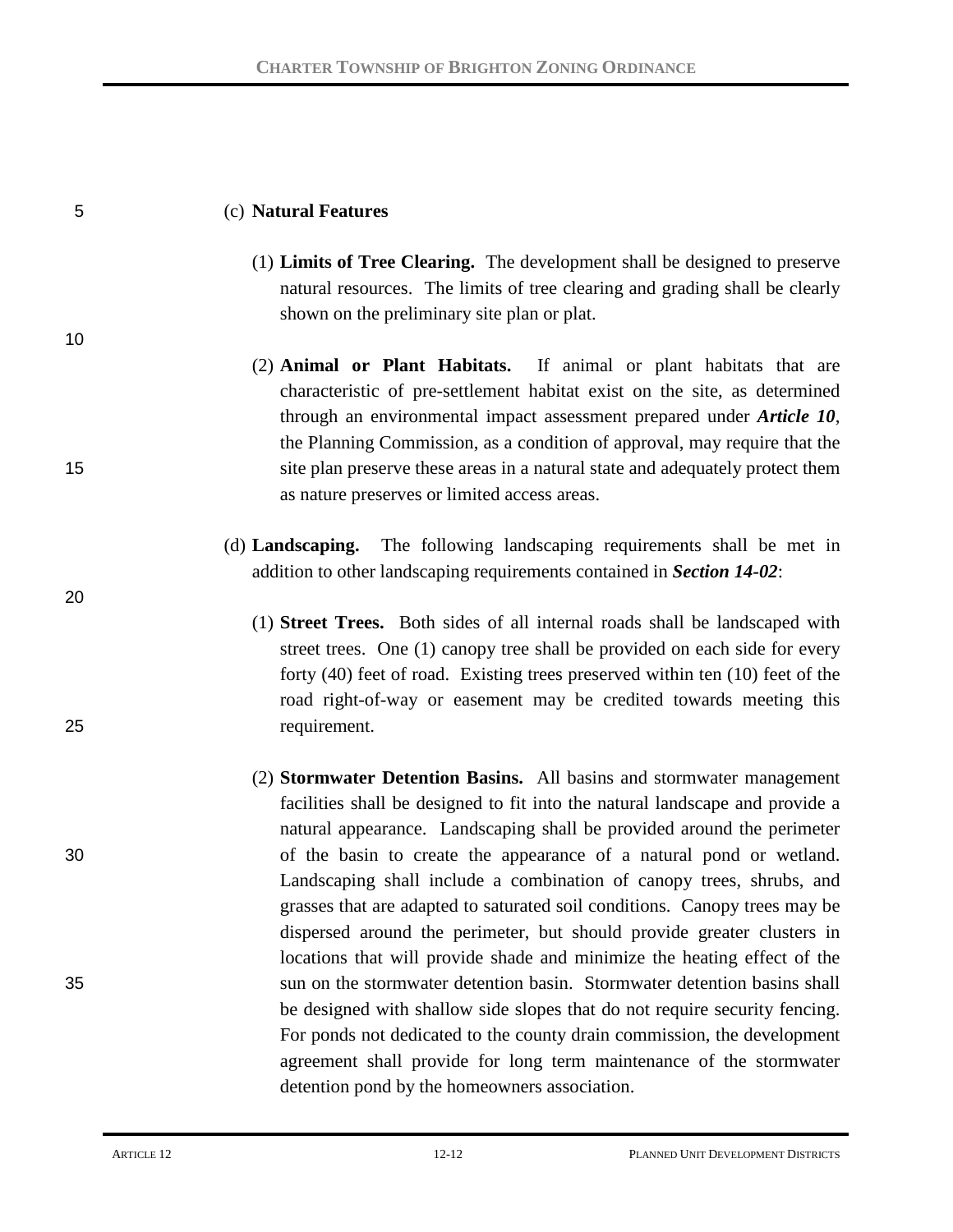|    | (3) Parking Lots. Site design and landscaping shall diminish the prominence<br>of parking lots as viewed from public roads.                                                                                                                                                                                                                                              |
|----|--------------------------------------------------------------------------------------------------------------------------------------------------------------------------------------------------------------------------------------------------------------------------------------------------------------------------------------------------------------------------|
| 5  | (e) Driveway Access and Circulation. Any non-residential use in a PUD must<br>meet the following standards:                                                                                                                                                                                                                                                              |
| 10 | (1) Access shall be limited to one (1) major entrance along any arterial road,<br>excluding an entrance designed solely for truck traffic. Additional access<br>points shall only be considered if spaced at least five hundred (500) feet<br>apart and a traffic impact study demonstrates overall traffic operations and<br>safety will be improved.                   |
| 15 | (2) Main access points shall be spaced from existing signalized intersections<br>to ensure proper spacing and progression if the main access point is<br>signalized in the future in accordance with Section 16-05.                                                                                                                                                      |
| 20 | (3) The site design shall direct traffic flow to use the main access points.<br>Stacking or queuing depth at site access points shall be sufficient to<br>accommodate expected peak hour volumes without conflict to inbound or<br>internal circulation.<br>Internal service drives shall provide circulation<br>between all uses.                                       |
| 25 | (4) Additional right-of-way shall be provided to accommodate improvements<br>to the existing arterial roadway system that are planned or required to<br>mitigate traffic associated with the PUD.                                                                                                                                                                        |
|    | (f) Design Standards                                                                                                                                                                                                                                                                                                                                                     |
| 30 | (1) PUD Design Standards.<br>Signs, lighting, landscaping, building<br>architecture and materials, and other features of the project, shall be<br>designed to achieve an integrated and controlled development, consistent<br>with the character of the community, surrounding development or<br>developments, and natural features of the area. The Planning Commission |
| 35 | may require a consistent type of pedestrian scale ornamental lighting along<br>all roads and sidewalks and within any off-street parking lots. Residential<br>entrance signs and commercial signs shall be approved as part of the final<br>plan.                                                                                                                        |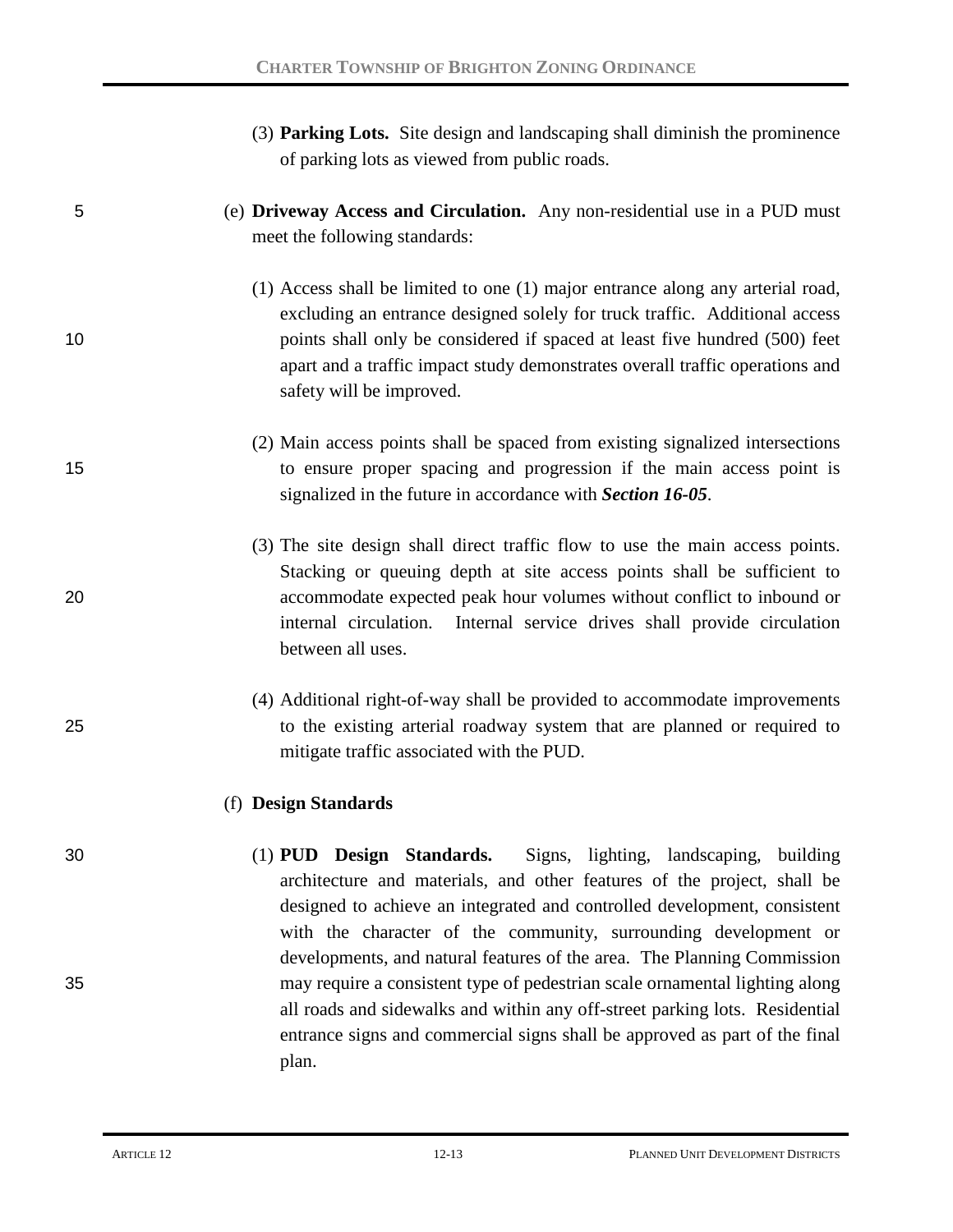(2) **Mixed Use PUD and Commercial PUD.** Pedestrian gathering and seating plazas, greenways, and tree lined drives shall be provided to breakup parking lots and other paved areas of the site to provide an inviting pedestrian environment, protect the pedestrian from vehicular circulation, 5 and improve traffic operations and views. Other site amenities to create a pedestrian scale environment shall be provided such as bike racks, benches, information kiosks, art, planters, or streetscape elements to separate main buildings from the parking lots.

10 (Ord. #243, 8/1/08)

#### **Sec. 12-09 Development Agreement**

| 15 | The applicant shall submit an Agreement stating the conditions upon which<br>approval is based, for review and approval by the Township. The Agreement,<br>after review by the Planning Commission and approval by the Township Board,<br>shall be entered into between the Township and the applicant and be recorded<br>with the County Register of Deeds. Approval shall be effective upon recording.<br>At a minimum, the Agreement shall provide: |
|----|--------------------------------------------------------------------------------------------------------------------------------------------------------------------------------------------------------------------------------------------------------------------------------------------------------------------------------------------------------------------------------------------------------------------------------------------------------|
| 20 | (a) A survey of the acreage comprising the proposed development.                                                                                                                                                                                                                                                                                                                                                                                       |
|    | (b) The manner of ownership of the developed land.                                                                                                                                                                                                                                                                                                                                                                                                     |
| 25 | (c) Provisions requiring future connection to both public sewer and water when it<br>becomes available if not currently offered.                                                                                                                                                                                                                                                                                                                       |
| 30 | (d) The manner of the ownership and of dedication or mechanism to protect any<br>areas designated as common areas or open space.                                                                                                                                                                                                                                                                                                                       |
|    | (e) Provision assuring that those open space areas shown on the plan for use by<br>the public or residents of the development will be or have been irrevocably<br>committed for that purpose. The Township may require conveyances or other<br>documents to accomplish this.                                                                                                                                                                           |
| 35 |                                                                                                                                                                                                                                                                                                                                                                                                                                                        |
|    | (f) Satisfactory provisions have been made to provide for the future financing of<br>any improvements shown on the plan for site improvements, open space areas<br>and common areas which are to be included within the development and that<br>maintenance of such improvements is assured by a means satisfactory to the                                                                                                                             |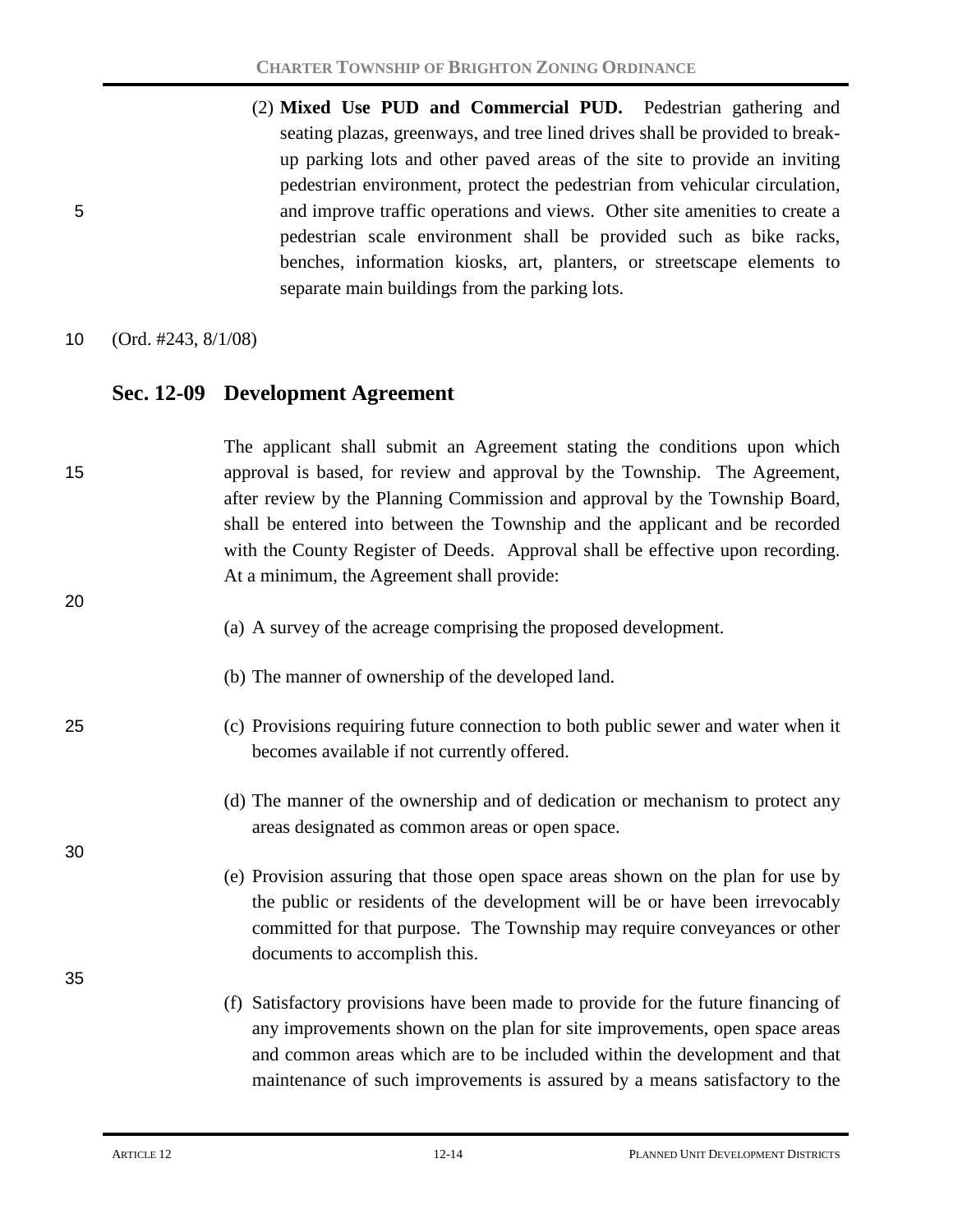Township Board. The Township may require a performance guarantee to accomplish this.

- (g) Provisions to ensure adequate protection of natural features.
- (h) The preliminary site plan shall be incorporated by reference and attached as an exhibit.

### **Sec. 12-10 PUD Approval Process**

10

5

- (a) **Pre-Application Workshop.** An optional pre-application workshop with the Planning Commission may be requested by the applicant to discuss the appropriateness of a PUD concept, solicit feedback and receive requests for additional materials supporting the proposal. An applicant desiring a 15 workshop shall request placement on the Planning Commission agenda.
- (b) **Application.** The applicant shall prepare and submit to the Township Planner a request for rezoning to the appropriate PUD designation, including copies as determined by the Township Planner of all conceptual submittal items listed 20 in *Section 12-11*. Materials shall be submitted at least forty-five (45) days prior to the meeting at which the Planning Commission shall first review the request.
- (c) **Planning Commission Public Hearing.** The Planning Commission shall 25 review the rezoning request, the conceptual PUD site plan, and PUD Agreement, conduct a public hearing, noticed in accordance with rezoning requirements identified in *Article 23*. Following the public hearing, the Planning Commission shall make a recommendation to the Township Board based on the following standards:
	- (1) The PUD shall satisfy the eligibility criteria of *Section 12-02*.
- (2) The PUD shall comply with the requirements of this Article other applicable Sections of this Ordinance and the subdivision or condominium 35 requirements of the Township, as applicable.
	- (3) The PUD shall be designed and constructed in a manner harmonious with the character of adjacent property and the surrounding area.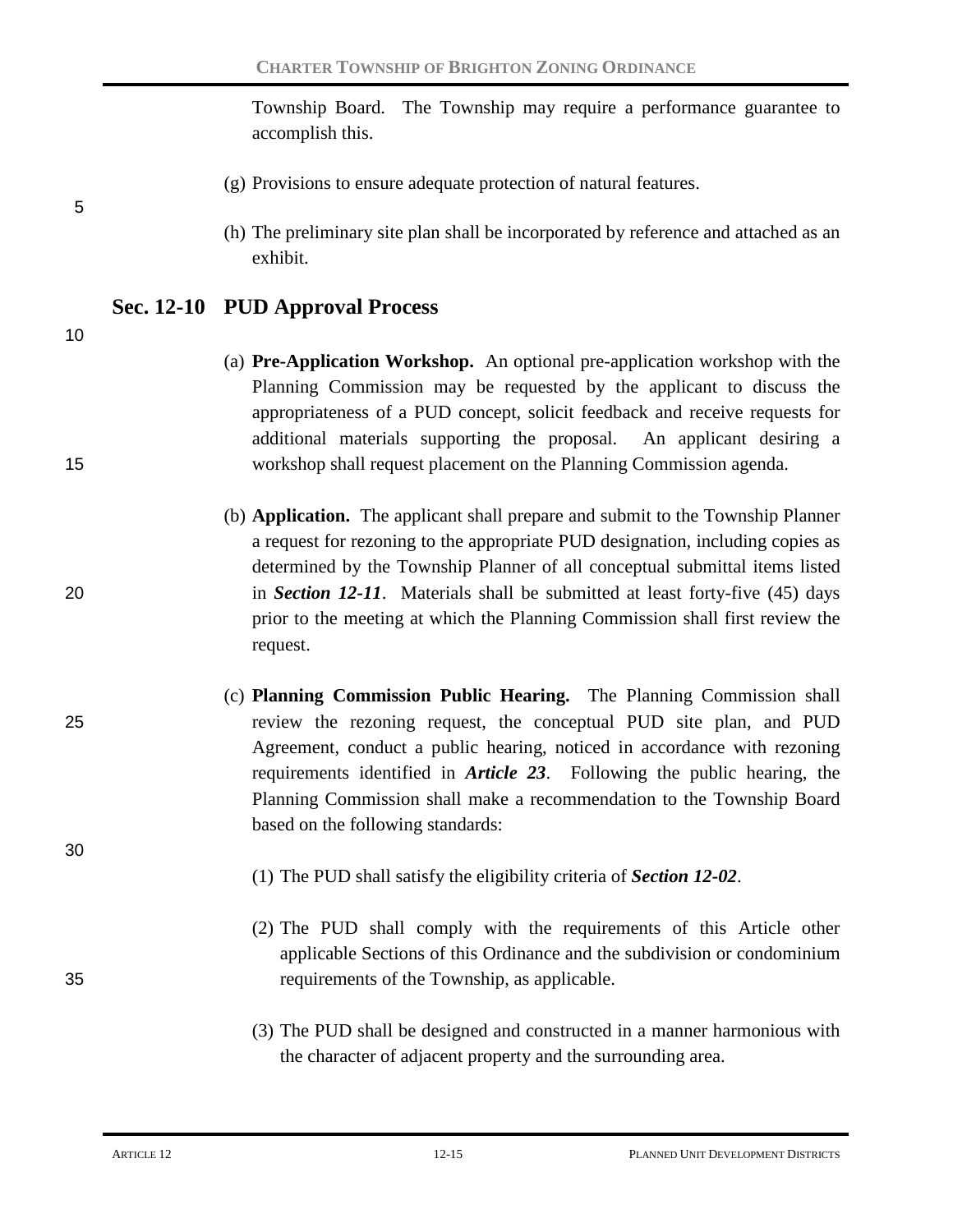(4) The PUD shall be adequately served by essential public facilities and services, such as roads, pedestrian or bicycle facilities, police and fire protection, drainage systems, water supply, and sewage facilities. The design shall minimize the negative impact on the road system in 5 consideration of items such as vehicle trip generation, access location and design, circulation, roadway capacity, traffic operations at proposed access points and nearby intersections.



10

- (5) The proposed PUD shall not have an unacceptable significant adverse effect on the quality of the natural environment in comparison to the impacts associated with a conventional development.
- 15 (d) **County Review.** Within thirty (30) days following receipt of a recommendation from the Planning Commission, the Livingston County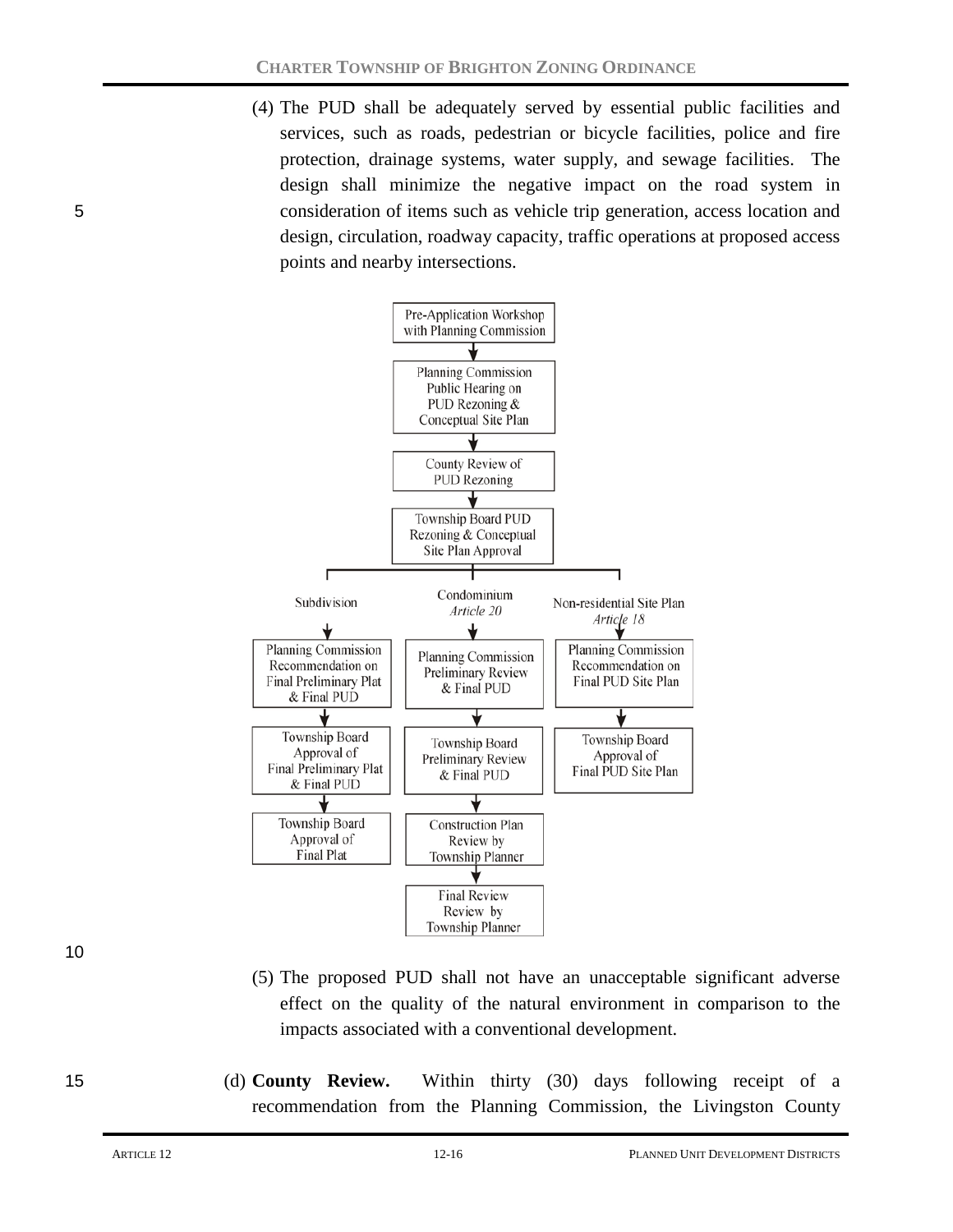Planning Commission shall review the requested PUD rezoning and make a recommendation for approval or denial to the Township Board.

- (e) **Revisions.** The applicant shall make any revisions to incorporate conditions 5 noted by the Planning Commission and submit copies as required by the Township Planner to provide sufficient time for review prior to the Township Board meeting.
- (f) **Township Board Preliminary Approval.** Following receipt of a 10 recommendation from the Planning Commission and Livingston County, the Township Board shall review the requested PUD rezoning, conceptual PUD site plan and PUD agreement and either approve, deny or approve with a list of conditions made part of the approval. The Township Board may require a resubmittal of the application reflecting the conditions for approval by the 15 Planning Commission, Township Planner, and Township consultants if appropriate.
- (g) **Time Limits for Preliminary Approval.** Approval of the Conceptual PUD Site Plan by the Township Board shall confer upon the owner the right to 20 proceed through the subsequent planning phase for a period not to exceed two (2) years from date of approval. If application for Final PUD Site Plan approval is not requested within this time period, the land shall automatically revert back to its original zoning classification as set forth in the Michigan Zoning Enabling Act P.A. 110 of 2006, as amended. The Township Board 25 may extend the period up to an additional two (2) years, if requested in writing by the applicant prior to the expiration date.
- (h) **Conditions.** Reasonable conditions may be required with the approval of a PUD for the purpose of ensuring that public services and facilities affected by 30 a proposed land use or activity will be capable of accommodating increased service and facility loads caused by the land use or activity, protecting the natural environment and conserving natural resources, ensuring compatibility with adjacent uses of land, promoting the use of land in a socially and economically desirable manner, and further the implementation of the 35 Brighton Township Master Plan. Conditions attached shall be included in the PUD agreement.
	- (i) **Final Approvals.** Following preliminary approval, the application shall follow the procedures and requirements for approvals under the subdivision,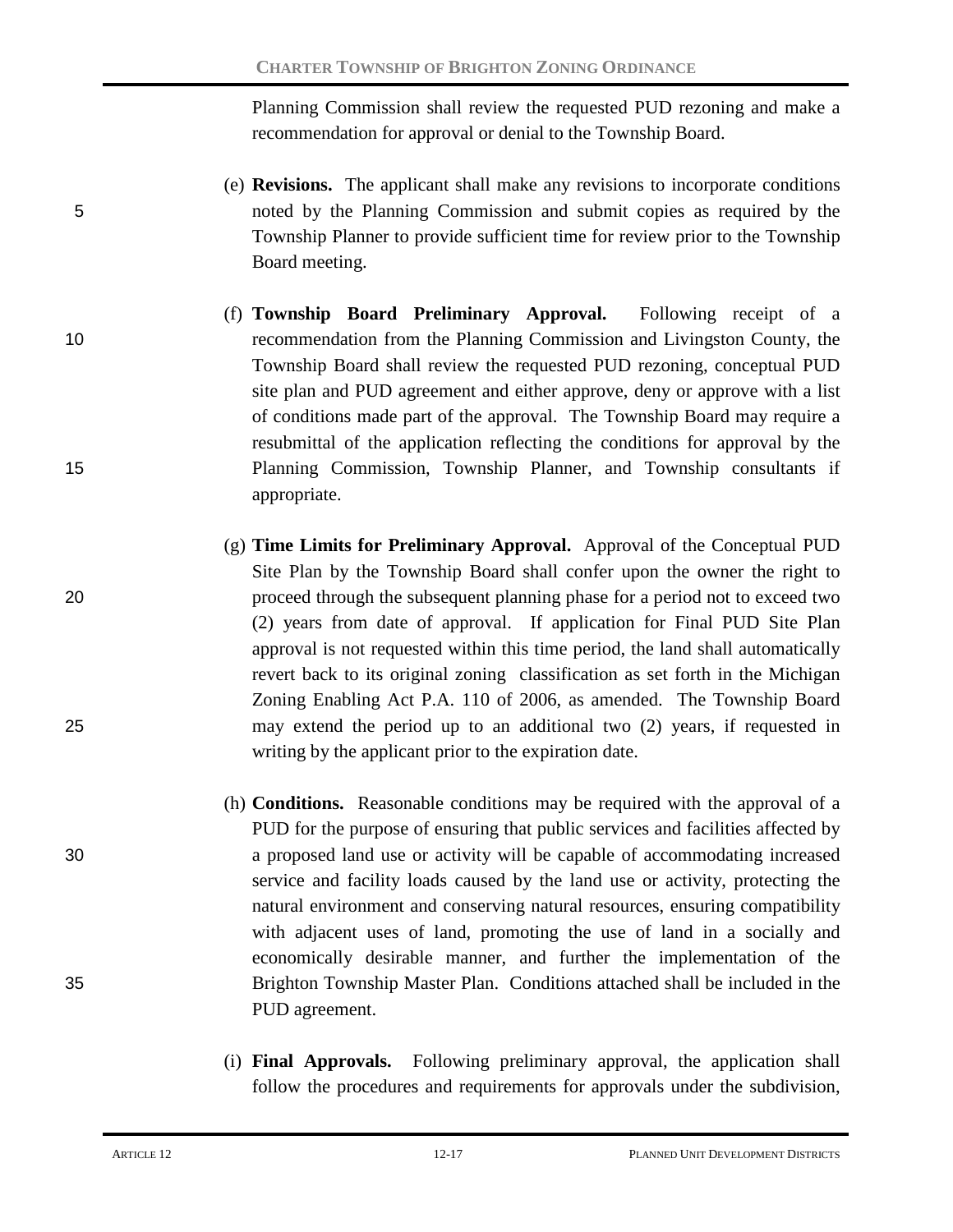condominium or site plan review process, as applicable. All site plans or tentative preliminary plats subsequently submitted shall conform with the preliminary PUD concept plan, all conditions attached to preliminary approval, the PUD agreement and the requirements of this Ordinance. Where 5 the Planning Commission determines that changes to the final site plan or final preliminary plat significantly deviate from the preliminary PUD concept plan, the Planning Commission shall conduct another public hearing and review the plan as an amended resubmission of the concept plan under the requirements of this Article.

10

(Ord. #231, 12/27/05) (Ord. #250, 5/27/11)

### **Sec. 12-11 PUD Rezoning and Concept Plan Submission Requirements**

15 A PUD requires the rezoning of the site. The following information shall be submitted with any application for PUD rezoning and concept plan approval:

#### (a) **Existing Site Conditions**

30

20 (1) An overall area map at a scale of not less than one inch equals two thousand feet (1"=2000') showing the relationship of the open space cluster development to its surroundings such as section lines and/or major roads or collector roads.

25 (2) Physical development plan prepared at a minimum scale of one inch equals one hundred feet (1"=l 00').

> (3) Boundaries of proposed PUD, Section or corporation lines within or adjacent to the tract, and overall property dimensions.

> (4) Property lines of adjacent tracts of subdivided and unsubdivided land shown in relation to the PUD site, including those of areas across abutting roads.

### 35 (5) Location, widths, and names of existing or prior platted roads and private roads, and public easements within or adjacent to the PUD site, including those located across abutting roads.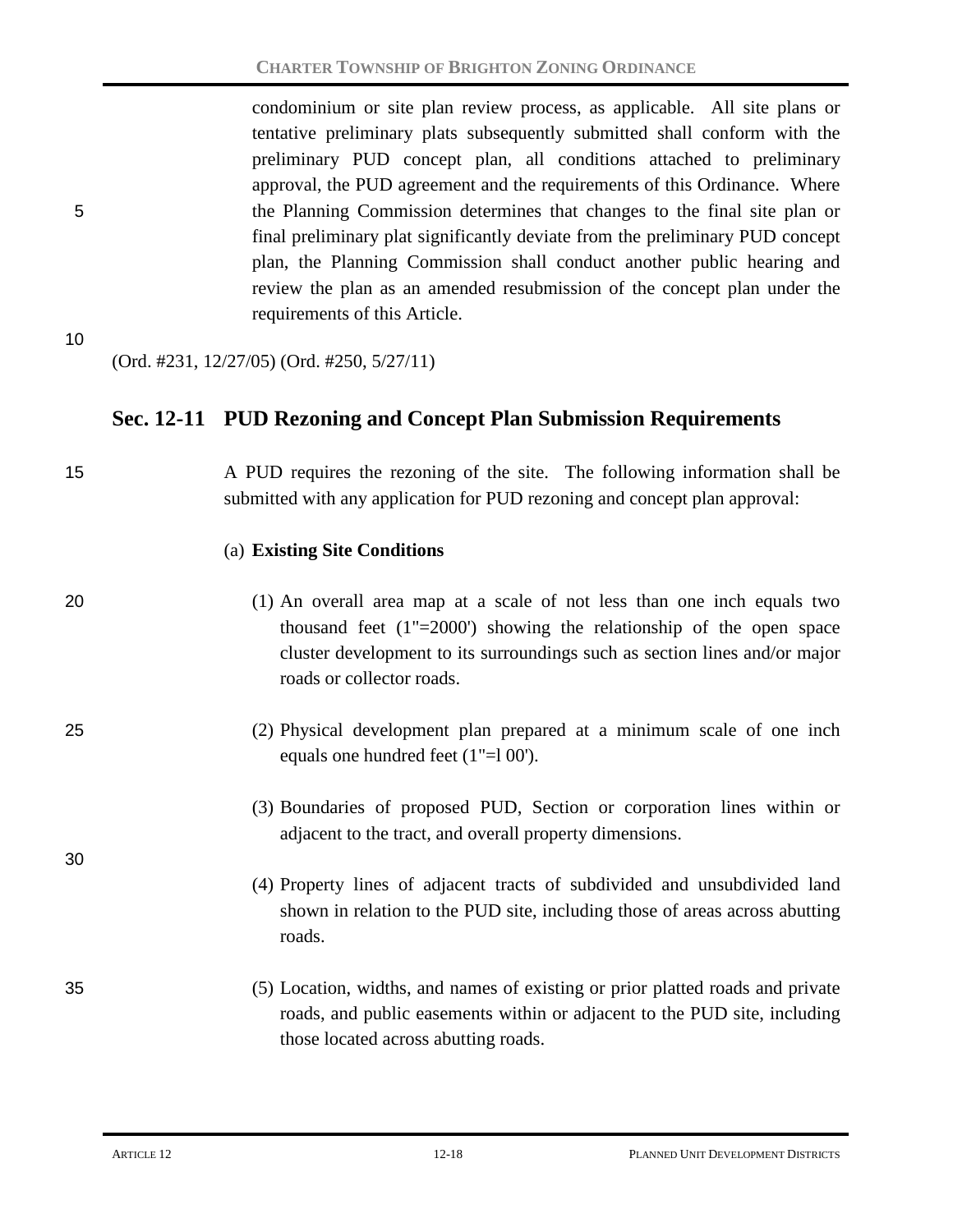| (6) Location of existing sewers, water mains, storm drains and other |  |  |  |  |  |
|----------------------------------------------------------------------|--|--|--|--|--|
| underground facilities within or adjacent to the PUD site.           |  |  |  |  |  |

(7) Topography drawn as contours with a two (2) foot contour interval. 5 Topography to be based on USGS datum and be extended a minimum distance of two hundred (200) feet outside the PUD boundaries.

#### (b) **Proposed Development Features**

- 10 (1) For a residential PUD, a parallel plan consistent with State, County, and Township requirements and design criteria for a tentative preliminary plat that shows the number of dwelling units that could be developed on the site with a conventional subdivision.
- 15 (2) Layout of roads indicating proposed road names, right-of-way widths, and connections with adjoining roads, and also the widths and location of easements and public walkways.
- (3) Layout, numbers, and dimensions of single family lots, including building 20 setback lines.
	- (4) Layout of proposed multiple family dwellings, including setbacks, buildings, drives, parking spaces, walkway systems, and landscaping.
- 25 (5) Location and definition of function of both developed and undeveloped open spaces. Layout of facilities to be included on developed open spaces.
	- (6) Depiction of major wooded areas and description of means to be employed to preserve them.
	- (7) An indication of ownership and existing and proposed use of any parcels identified as "excepted."
- (8) An indication of the proposed sewage, water supply, and storm drainage 35 system. If county drains are involved, the proposed drainage shall be acceptable to the County Drain Commissioner. Storm drainage must be provided to an approved outlet or retention basin.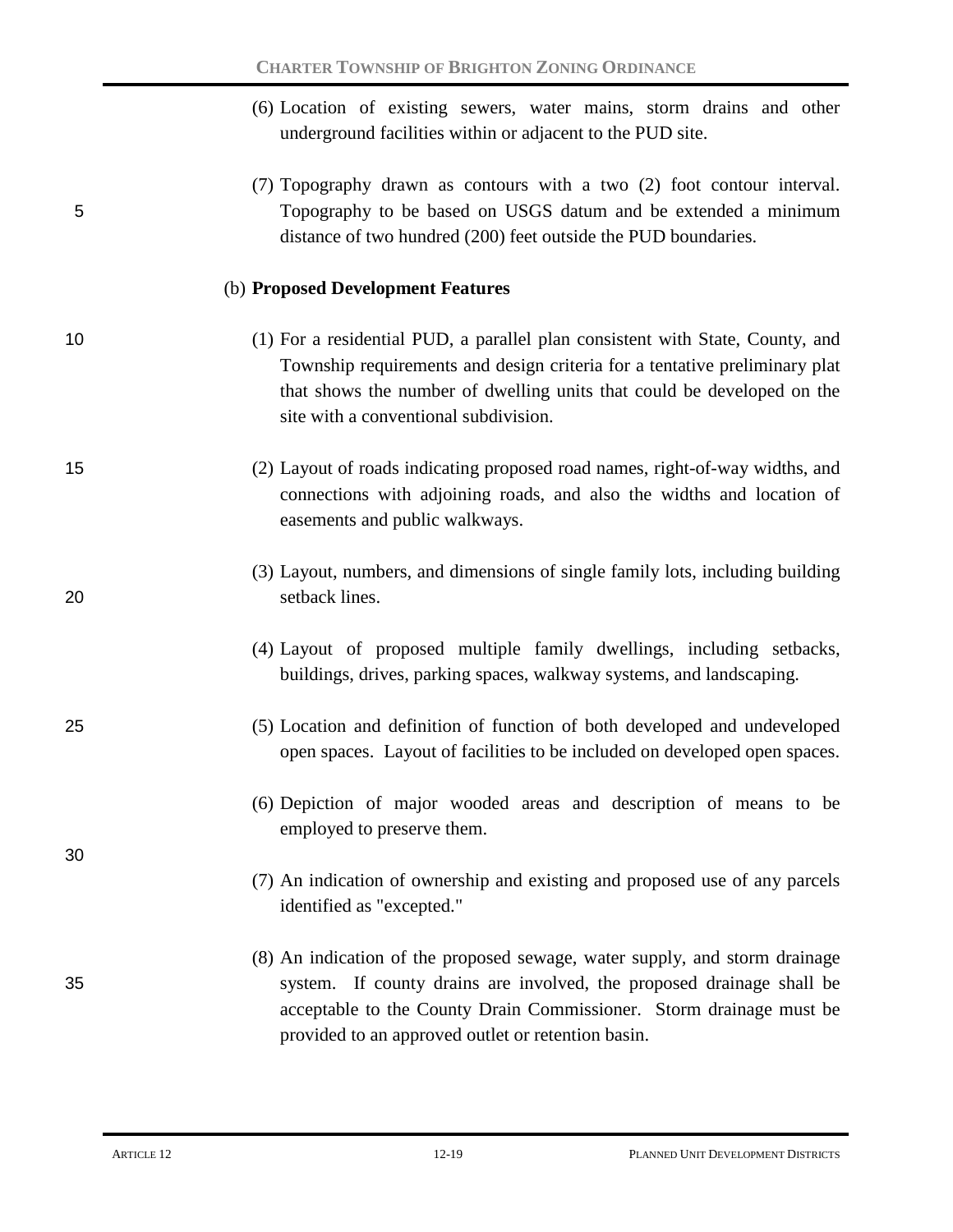|    | (9) Conceptual site grading plan and conceptual landscaping plan, including<br>pedestrian circulation system.                                                                                                                                             |
|----|-----------------------------------------------------------------------------------------------------------------------------------------------------------------------------------------------------------------------------------------------------------|
| 5  | (10) Depiction of proposed development phases.                                                                                                                                                                                                            |
|    | (11) Architectural<br>renderings of typical<br>structures<br>landscape<br>and<br>improvements, in detail sufficient to depict the basic architectural intent of<br>the improvements.                                                                      |
| 10 | (12) Traffic Impact Study may be required at the Planning Commission's<br>request when the use generates traffic that exceeds trip generation rates<br>recognized by the Institute of Traffic Engineers (ITE) in accordance with<br><b>Section 18-09.</b> |
| 15 | (c) Tabulations                                                                                                                                                                                                                                           |
|    | (1) Total site acreage and percent of total project in various uses, including<br>developed and undeveloped open space.                                                                                                                                   |
| 20 | (2) Total site density and density of single family and multiple family<br>dwellings and percent of ground area covered by buildings.                                                                                                                     |
|    | (3) Acreage and numbers of single family lots and multiple family dwellings<br>to be included in development phases.                                                                                                                                      |
| 25 | (d) Supporting Materials                                                                                                                                                                                                                                  |
|    | (1) Legal description of the total site.                                                                                                                                                                                                                  |
| 30 | (2) Draft of the Development Agreement required by Section 12-09.                                                                                                                                                                                         |
|    | (3) Statement of developer's interest in the land proposed for development.                                                                                                                                                                               |
| 35 | (4) Statement regarding the developers intentions regarding sale and/or lease<br>of all or portions of the PUD, including land areas, units, and recreational<br>facilities.                                                                              |
|    | (5) Statement of requested modifications to the regulations that are otherwise                                                                                                                                                                            |

(5) Statement of requested modifications to the regulations that are otherwise applicable to the site.